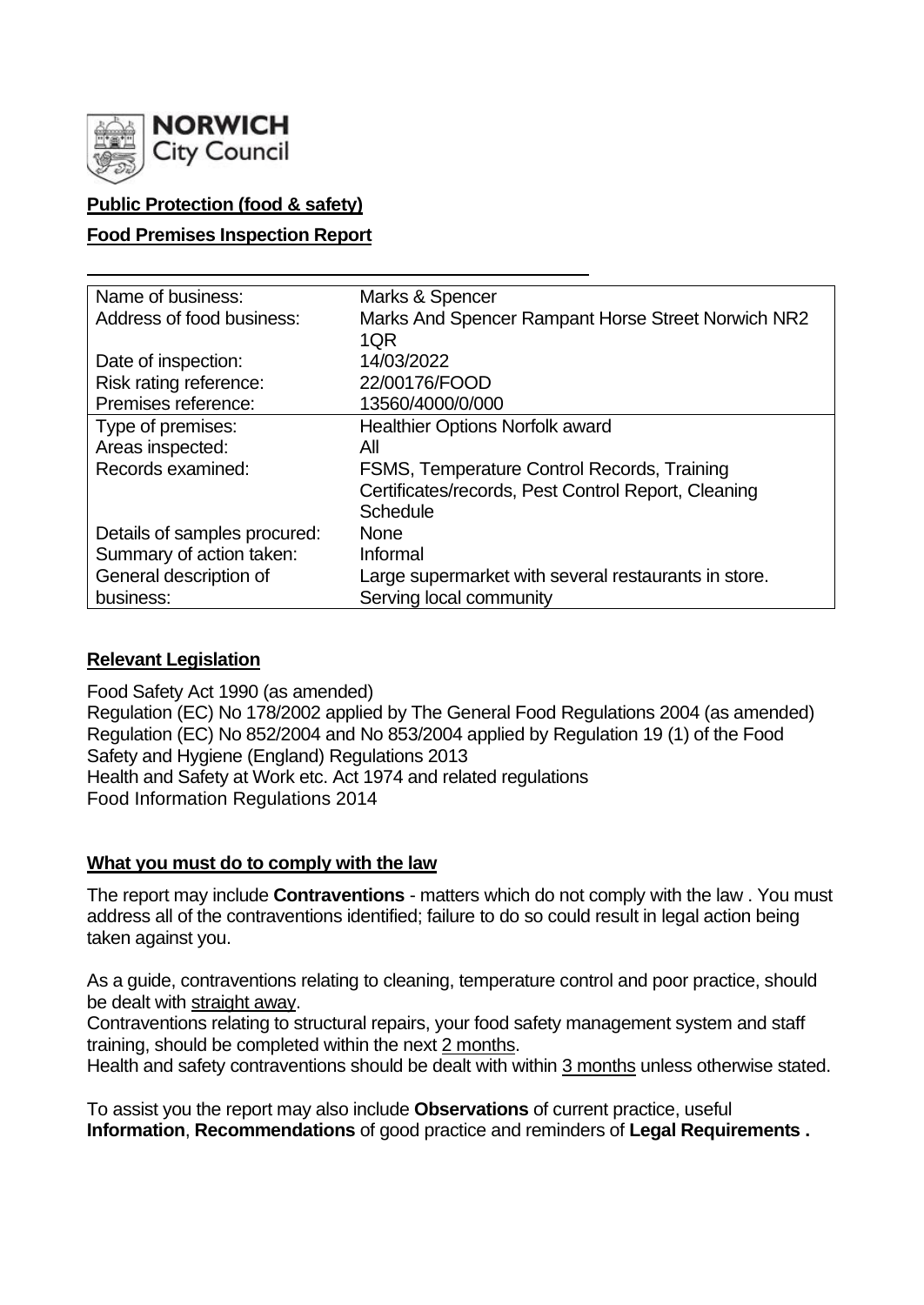My inspection was not intended to identify every contravention of the law and only covers those areas, practices and procedures examined at the time of the inspection. If the report fails to mention a particular matter this does not mean you have necessarily complied with the law.

# **FOOD SAFETY**

## **How we calculate your Food Hygiene Rating:**

The food safety section has been divided into the three areas which you are scored against for the hygiene rating: 1. food hygiene and safety procedures, 2. structural requirements and 3. confidence in management/control procedures. Each section begins with a summary of what was observed and the score you have been given. Details of how these scores combine to produce your overall food hygiene rating are shown in the table.

| <b>Compliance Area</b>                     |          |    |           | <b>You Score</b> |                          |    |           |    |          |  |  |
|--------------------------------------------|----------|----|-----------|------------------|--------------------------|----|-----------|----|----------|--|--|
| <b>Food Hygiene and Safety</b>             |          |    |           | $\overline{0}$   | 5                        | 10 | 15        | 20 | 25       |  |  |
| <b>Structure and Cleaning</b>              |          |    |           | $\overline{0}$   | 5                        | 10 | 15        | 20 | 25       |  |  |
| Confidence in management & control systems |          |    |           | $\Omega$         | 5                        | 10 | 15        | 20 | 30       |  |  |
|                                            |          |    |           |                  |                          |    |           |    |          |  |  |
| <b>Your Total score</b>                    | $0 - 15$ | 20 | $25 - 30$ |                  | $35 - 40$                |    | $45 - 50$ |    | > 50     |  |  |
| <b>Your Worst score</b>                    | 5        | 10 | 10        |                  | 15                       |    | 20        |    |          |  |  |
|                                            |          |    |           |                  |                          |    |           |    |          |  |  |
| <b>Your Rating is</b>                      | 5        | 4  | 3         |                  | $\overline{\mathcal{L}}$ |    |           |    | $\Omega$ |  |  |

Your Food Hygiene Rating is 5 - a very good standard



# **1. Food Hygiene and Safety**

You have a good track record. There are some minor contraventions which require your attention. **(Score 5)**

## Contamination risks

**Observation** I was pleased to see you were able to demonstrate effective controls to prevent cross-contamination.

#### Hand-washing

**Observation** I was pleased to see hand washing was well managed.

## Temperature Control

**Observation** I was pleased to see you were able to limit bacterial growth and/or survival by applying appropriate temperature controls at points critical to food safety and that you were monitoring temperatures.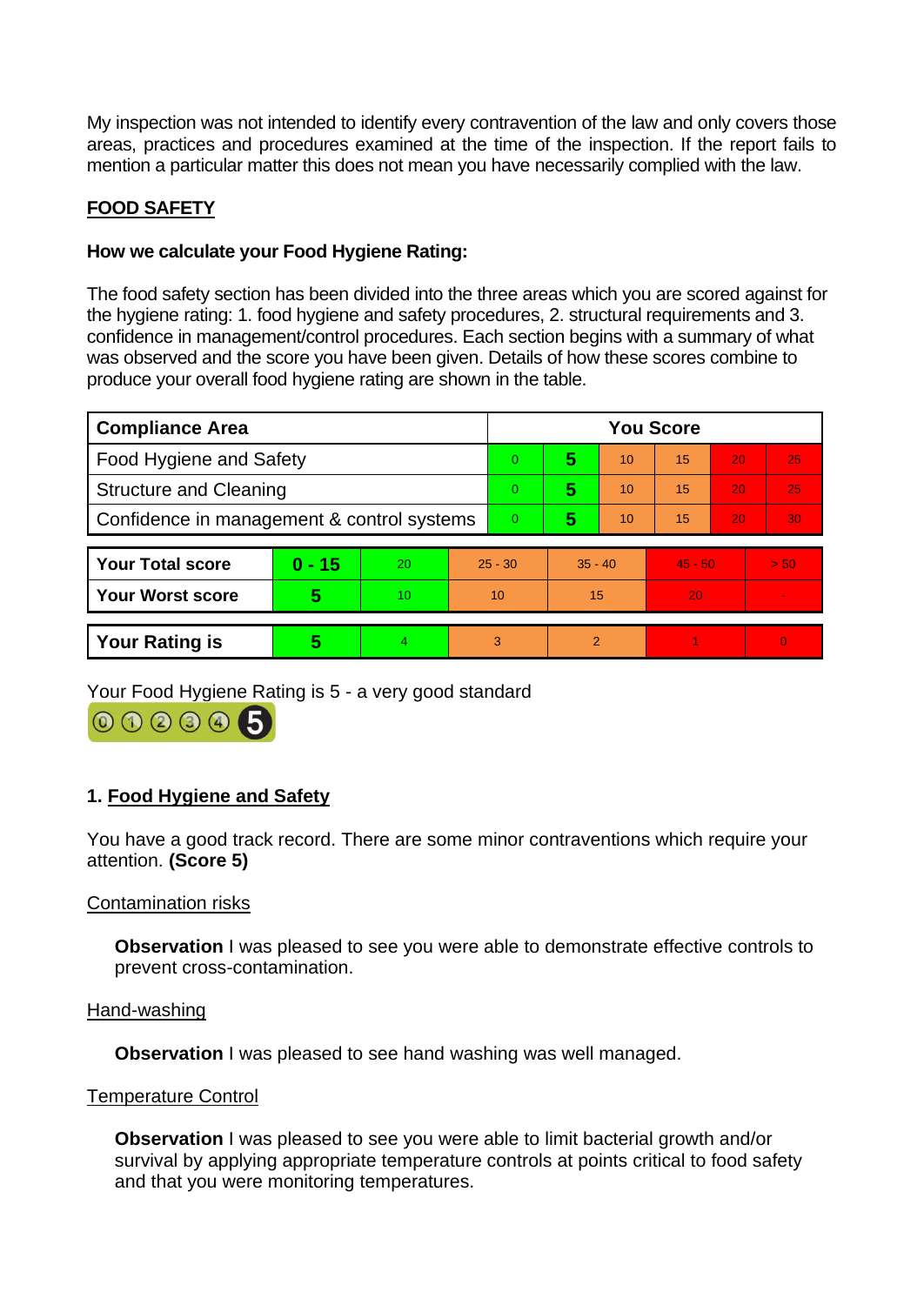## Unfit food

**Contravention** The following foods were past the 'USE BY' date and were thrown away:

• 3 cartons of cheese and tomato pasta

## **2. Structure and Cleaning**

The structure facilities and standard of cleaning and maintenance are all of a good standard and only minor repairs and/or improvements are required. Pest control and waste disposal provisions are adequate. The minor contraventions require your attention. **(Score 5)**

### Cleaning of Structure

**Observation** The kitchen had been well maintained and the standard of cleaning was good.

**Observation** The kitchen had been well maintained and the standard of cleaning was exceptionally high.

### Pest Control

**Contravention** Pest proofing is inadequate particularly in the following areas:

• no fly screens to open windows in one of the main kitchens

## **3. Confidence in Management**

A food safety management system is in place and you demonstrate a very good standard of compliance with the law. You have a good track record. There are some minor contraventions which require your attention.Your records are appropriate and generally maintained. Your staff are suitably supervised and trained. You have a good track record. There are some minor contraventions which require your attention. **(Score 5)**

## Type of Food Safety Management System Required

**Observation** Your SFBB/food safety management system was in place and working well. I was confident you had effective control over hazards to food.

**Observation** You were date labelling perishable foods appropriately and could demonstrate effective control over food spoilage organisms.

**Observation** You had colour-coded equipment and effective separation between raw and ready-to-eat food at all stages in your operation.

**Observation** You were monitoring (and recording) the temperatures of your fridges and freezers as well as the temperature of cooked/hot-held food and could demonstrate effective systems for controlling bacterial growth and survival.